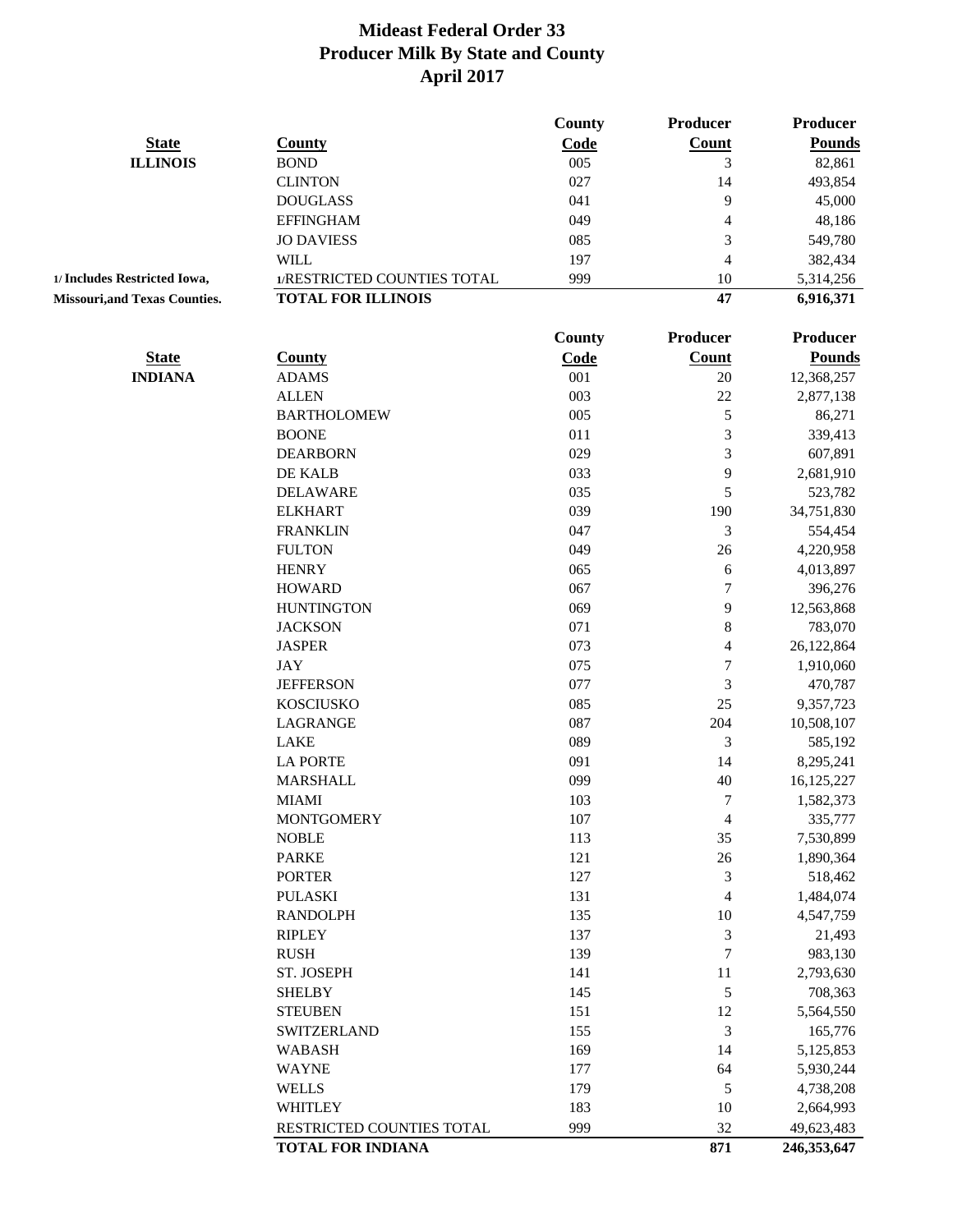|                                 |                           | County        | Producer                 | <b>Producer</b> |
|---------------------------------|---------------------------|---------------|--------------------------|-----------------|
| <b>State</b>                    | <b>County</b>             | Code          | <b>Count</b>             | <b>Pounds</b>   |
| <b>KENTUCKY</b>                 | <b>Bracken</b>            | 23            | 3                        | 116,173         |
|                                 | <b>CHRISTIAN</b>          | 047           | $\overline{7}$           | 318,299         |
|                                 | <b>TODD</b>               | 219           | 8                        | 440,256         |
|                                 | <b>WASHINGTON</b>         | 229           | 3                        | 90,702          |
|                                 | RESTRICTED COUNTIES TOTAL | 999           | 10                       | 409,835         |
|                                 | <b>TOTAL FOR KENTUCKY</b> |               | 31                       | 1,375,265       |
|                                 |                           | <b>County</b> | Producer                 | <b>Producer</b> |
| <b>State</b>                    | <b>County</b>             | Code          | Count                    | <b>Pounds</b>   |
| <b>MARYLAND</b>                 | 2/ GARRETT                | 023           | 42                       | 3,447,410       |
| 2/ Includes Restricted Counties | <b>TOTAL FOR MARYLAND</b> |               | 42                       | 3,447,410       |
|                                 |                           |               |                          |                 |
|                                 |                           | County        | Producer                 | <b>Producer</b> |
| <b>State</b>                    | <b>County</b>             | Code          | Count                    | <b>Pounds</b>   |
| <b>MICHIGAN</b>                 | <b>ALCONA</b>             | 001           | 5                        | 1,676,481       |
|                                 | <b>ALGER</b>              | 003           | 3                        | 146,323         |
|                                 | <b>ALLEGAN</b>            | 005           | 61                       | 39,415,333      |
|                                 | <b>ALPENA</b>             | 007           | 33                       | 6,057,213       |
|                                 | <b>ARENAC</b>             | 011           | 21                       | 9,326,113       |
|                                 | <b>BARRY</b>              | 015           | 26                       | 33,713,257      |
|                                 | <b>BAY</b>                | 017           | 5                        | 1,988,501       |
|                                 | <b>BERRIEN</b>            | 021           | $\,8\,$                  | 4,602,228       |
|                                 | <b>BRANCH</b>             | 023           | 18                       | 6,830,792       |
|                                 | <b>CALHOUN</b>            | 025           | $20\,$                   | 12,028,577      |
|                                 | CASS                      | 027           | 3                        | 731,174         |
|                                 | <b>CHARLEVOIX</b>         | 029           | 4                        | 935,374         |
|                                 | <b>CHEBOYGAN</b>          | 031           | 3                        | 736,319         |
|                                 | <b>CHIPPEWA</b>           | 033           | 7                        | 917,412         |
|                                 | <b>CLARE</b>              | 035           | 27                       | 5,264,143       |
|                                 | <b>CLINTON</b>            | 037           | 50                       | 82,462,918      |
|                                 | <b>DELTA</b>              | 041           | 3                        | 337,246         |
|                                 | <b>EATON</b>              | 045           | 24                       | 2,790,591       |
|                                 | <b>GENESEE</b>            | 049           | 6                        | 1,820,576       |
|                                 | <b>GLADWIN</b>            | 051           | 7                        | 2,284,187       |
|                                 | <b>GRATIOT</b>            | 057           | 35                       | 88,071,268      |
|                                 | <b>HILLSDALE</b>          | 059           | $26\,$                   | 10,247,526      |
|                                 | <b>HURON</b>              | 063           | 63                       | 90,569,355      |
|                                 | <b>INGHAM</b>             | 065           | $23\,$                   | 10,031,348      |
|                                 | <b>IONIA</b>              | 067           | 47                       | 36,705,795      |
|                                 | <b>IOSCO</b>              | 069           | 13                       | 3,677,159       |
|                                 | <b>ISABELLA</b>           | 073           | 39                       | 20,049,681      |
|                                 | <b>JACKSON</b>            | 075           | 16                       | 7,475,731       |
|                                 | <b>KALAMAZOO</b>          | 077           | 7                        | 15,320,285      |
|                                 | <b>KENT</b>               | 081           | 31                       | 17,664,620      |
|                                 | <b>LAPEER</b>             | 087           | $28\,$                   | 3,594,443       |
|                                 | LEELANAU                  | 089           | 4                        | 235,358         |
|                                 | <b>LENAWEE</b>            | 091           | 25                       | 36,944,757      |
|                                 | <b>LIVINGSTON</b>         | 093           | 11                       | 4,595,123       |
|                                 | <b>MACOMB</b>             | 099           | $\overline{\mathcal{L}}$ | 326,433         |
|                                 | <b>MARQUETTE</b>          | 103           | 3                        | 238,511         |
|                                 | <b>MASON</b>              | 105           | 15                       | 4,835,642       |
|                                 | <b>MECOSTA</b>            | 107           | 19                       | 6,316,350       |
|                                 | <b>MENOMINEE</b>          | 109           | 13                       | 2,383,109       |
|                                 |                           |               |                          |                 |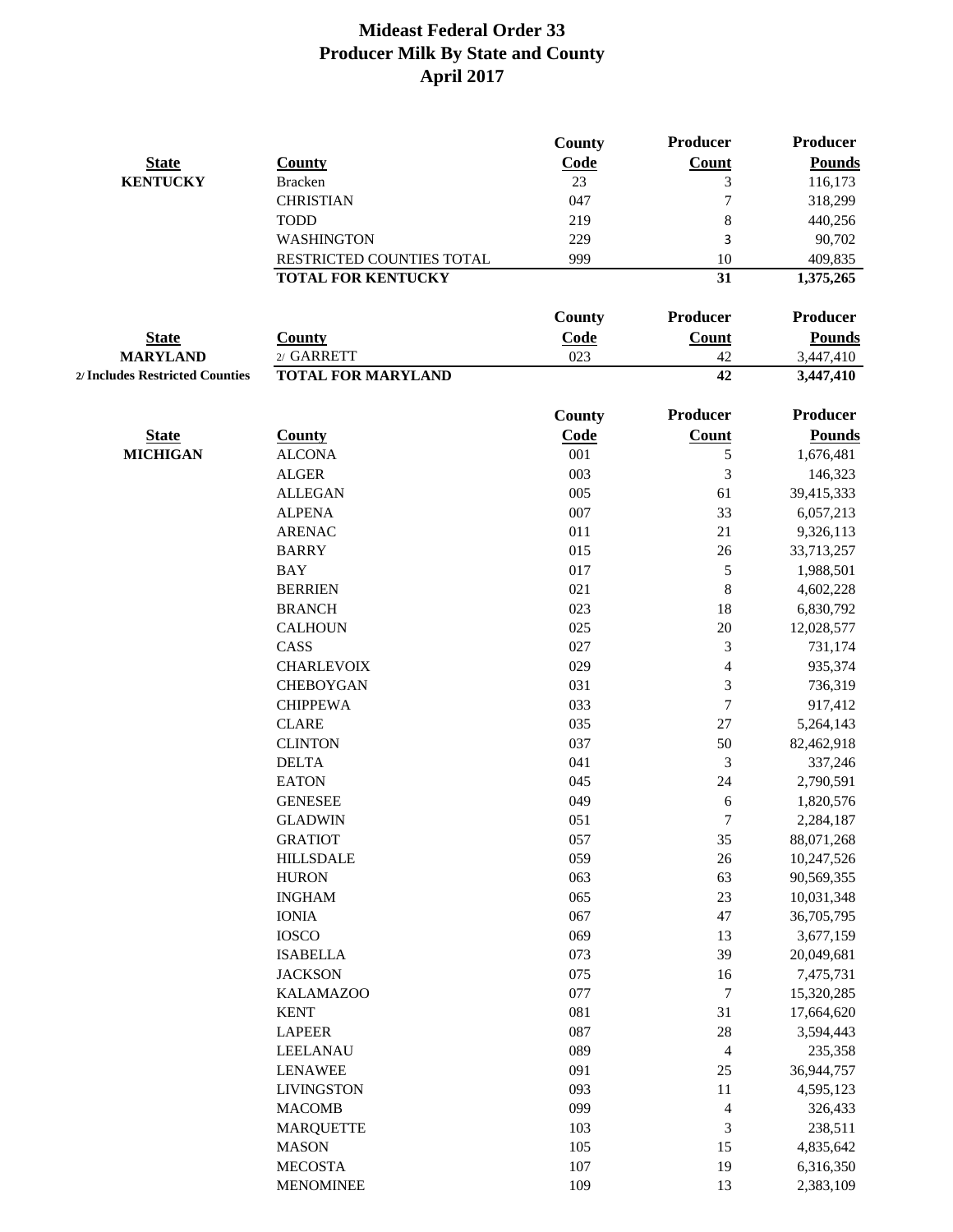|                  |                            | <b>County</b> | Producer        | <b>Producer</b> |
|------------------|----------------------------|---------------|-----------------|-----------------|
| <b>State</b>     | <b>County</b>              | Code          | Count           | <b>Pounds</b>   |
| <b>MICHIGAN</b>  | <b>MIDLAND</b>             | 111           | 3               | 1,680,078       |
|                  | <b>MISSAUKEE</b>           | 113           | 42              | 49,017,681      |
|                  | <b>MONROE</b>              | 115           | 3               | 651,530         |
|                  | <b>MONTCALM</b>            | 117           | 50              | 19,496,290      |
|                  | <b>MONTMORENCY</b>         | 119           | 7               | 1,222,803       |
|                  | <b>MUSKEGON</b>            | 121           | 15              | 17,479,162      |
|                  | <b>NEWAYGO</b>             | 123           | 44              | 19,657,054      |
|                  | <b>OCEANA</b>              | 127           | $\,8\,$         | 1,003,683       |
|                  | <b>OGEMAW</b>              | 129           | 38              | 14,757,386      |
|                  | <b>OSCEOLA</b>             | 133           | 35              | 17,073,435      |
|                  | <b>OSCODA</b>              | 135           | 12              | 753,627         |
|                  | <b>OTTAWA</b>              | 139           | 58              | 67,511,153      |
|                  | PRESQUE ISLE               | 141           | 10              | 1,250,719       |
|                  | <b>SAGINAW</b>             | 145           | 15              | 5,587,598       |
|                  | <b>ST. CLAIR</b>           | 147           | 11              | 2,039,196       |
|                  | ST. JOSEPH                 | 149           | 24              | 10,561,403      |
|                  | <b>SANILAC</b>             | 151           | 89              | 60,823,523      |
|                  | <b>SHIAWASSEE</b>          | 155           | 17              | 5,616,851       |
|                  | <b>TUSCOLA</b>             | 157           | 40              | 30,960,709      |
|                  | <b>VAN BUREN</b>           | 159           | 11              | 8,183,276       |
|                  | <b>WASHTENAW</b>           | 161           | 18              | 3,894,674       |
|                  | <b>WEXFORD</b>             | 165           | 12              | 1,204,011       |
|                  | RESTRICTED COUNTIES TOTAL  | 999           | 18              | 3,914,981       |
|                  | <b>TOTAL FOR MICHIGAN</b>  |               | 1,336           | 917,688,075     |
|                  |                            | County        | <b>Producer</b> | <b>Producer</b> |
| <b>State</b>     | <b>County</b>              | Code          | Count           | <b>Pounds</b>   |
| <b>MINNESOTA</b> | <b>OTTER TAIL</b>          | 111           | 6               | 254,834         |
|                  | <b>STEARNS</b>             | 145           | 6               | 282,665         |
|                  | <b>TODD</b>                | 153           | 10              | 69,640          |
|                  | RESTRICTED COUNTIES TOTAL  | 999           | 3               | 1,587,858       |
|                  | <b>TOTAL FOR MINNESOTA</b> |               | $\overline{25}$ | 2,194,997       |
|                  |                            | <b>County</b> | <b>Producer</b> | Producer        |
| <b>State</b>     | <b>County</b>              | Code          | <b>Count</b>    | <b>Pounds</b>   |
| <b>NEW YORK</b>  | <b>CATTARAUGUS</b>         | 009           | 54              | 18,216,844      |
|                  | <b>CHAUTAUQUA</b>          | 013           | 113             | 29,494,729      |
|                  | <b>ERIE</b>                | 029           | 11              | 3,411,202       |
|                  | <b>GENESEE</b>             | 037           | 6               | 5,624,365       |
|                  | <b>LIVINGSTON</b>          | 051           | 6               | 9,329,466       |
|                  | <b>ONTARIO</b>             | 069           | 3               | 1,481,197       |
|                  | <b>WYOMING</b>             | 121           | 14              | 20,894,667      |
|                  | RESTRICTED COUNTIES TOTAL  | 999           | 7               | 2,956,427       |
|                  | <b>TOTAL FOR NEW YORK</b>  |               | 214             | 91,408,897      |
|                  |                            |               | Producer        | <b>Producer</b> |
| <b>State</b>     | <b>County</b>              | Code          | <b>Count</b>    | <b>Pounds</b>   |
| <b>OHIO</b>      | <b>ADAMS</b>               | 001           | 13              | 1,039,426       |
|                  | <b>ALLEN</b>               | 003           | 3               | 574,105         |
|                  | <b>ASHLAND</b>             | 005           | 54              | 16,538,284      |
|                  | <b>ASHTABULA</b>           | 007           | 28              | 6,463,125       |
|                  | <b>ATHENS</b>              | 009           | 4               | 266,983         |
|                  | <b>AUGLAIZE</b>            | 011           | 38              | 7,963,407       |
|                  | <b>BELMONT</b>             | 013           | 11              | 1,026,869       |
|                  |                            |               |                 |                 |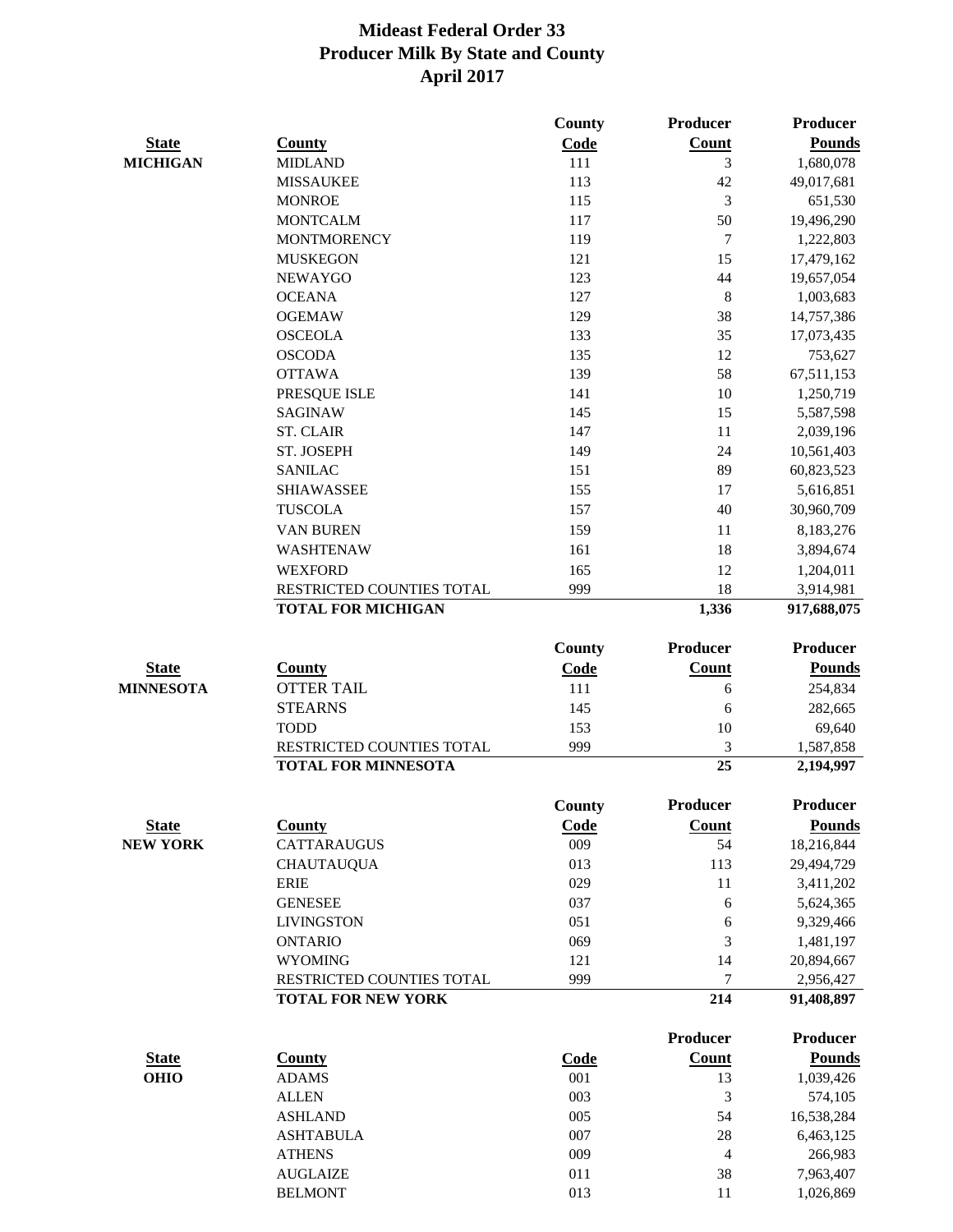|              |                   |      | <b>Producer</b>          | Producer      |
|--------------|-------------------|------|--------------------------|---------------|
| <b>State</b> | <b>County</b>     | Code | <b>Count</b>             | <b>Pounds</b> |
| <b>OHIO</b>  | <b>BROWN</b>      | 015  | 5                        | 287,981       |
|              | <b>BUTLER</b>     | 017  | 3                        | 180,022       |
|              | CARROLL           | 019  | 29                       | 2,790,196     |
|              | <b>CHAMPAIGN</b>  | 021  | 10                       | 1,161,932     |
|              | <b>CLARK</b>      | 023  | $\overline{4}$           | 7,100,109     |
|              | <b>COLUMBIANA</b> | 029  | 75                       | 15,816,676    |
|              | <b>COSHOCTON</b>  | 031  | 25                       | 3,348,825     |
|              | <b>CRAWFORD</b>   | 033  | $\,$ 8 $\,$              | 3,276,765     |
|              | <b>DARKE</b>      | 037  | 39                       | 11,616,021    |
|              | <b>DEFIANCE</b>   | 039  | 7                        | 9,180,869     |
|              | <b>DELAWARE</b>   | 041  | $\overline{\mathcal{L}}$ | 350,301       |
|              | <b>FAIRFIELD</b>  | 045  | 10                       | 773,535       |
|              | <b>FULTON</b>     | 051  | 9                        | 5,612,487     |
|              | <b>GALLIA</b>     | 053  | 3                        | 98,144        |
|              | <b>GEAUGA</b>     | 055  | 50                       | 5,184,851     |
|              | <b>GREENE</b>     | 057  | $\overline{4}$           | 1,239,666     |
|              | <b>GUERNSEY</b>   | 059  | 3                        | 227,080       |
|              | <b>HANCOCK</b>    | 063  | 3                        | 1,667,272     |
|              | <b>HARDIN</b>     | 065  | 9                        | 13,899,480    |
|              | <b>HARRISON</b>   | 067  | 6                        | 527,610       |
|              | <b>HENRY</b>      | 069  | 5                        | 3,838,521     |
|              | <b>HIGHLAND</b>   | 071  | 19                       | 1,239,592     |
|              | <b>HOLMES</b>     | 075  | 169                      | 15,934,971    |
|              | <b>HURON</b>      | 077  | 47                       | 6,802,125     |
|              | <b>JACKSON</b>    | 079  | $\overline{4}$           | 106,773       |
|              | <b>JEFFERSON</b>  | 081  | $\overline{7}$           | 835,533       |
|              | <b>KNOX</b>       | 083  | 31                       | 9,158,581     |
|              | <b>LICKING</b>    | 089  | 12                       | 5,066,338     |
|              | <b>LOGAN</b>      | 091  | 25                       | 5,224,197     |
|              | <b>LORAIN</b>     | 093  | 18                       | 2,092,010     |
|              | <b>MADISON</b>    | 097  | 10                       | 18,361,098    |
|              | <b>MAHONING</b>   | 099  | 29                       | 8,400,292     |
|              | <b>MARION</b>     | 101  | 5                        | 9,024,291     |
|              | <b>MEDINA</b>     | 103  | 21                       | 4,088,665     |
|              | <b>MEIGS</b>      | 105  | 6                        | 632,458       |
|              | <b>MERCER</b>     | 107  | 91                       | 32,229,002    |
|              | <b>MIAMI</b>      | 109  | $10\,$                   | 1,226,109     |
|              | <b>MONROE</b>     | 111  | 10                       | 747,539       |
|              | <b>MONTGOMERY</b> | 113  | 3                        | 450,316       |
|              | <b>MORGAN</b>     | 115  | $\boldsymbol{7}$         | 1,922,212     |
|              | <b>MORROW</b>     | 117  | 8                        | 2,654,039     |
|              | <b>MUSKINGUM</b>  | 119  | 13                       | 1,305,137     |
|              | <b>PAULDING</b>   | 125  | $\boldsymbol{7}$         | 23,512,744    |
|              | <b>PERRY</b>      | 127  | 3                        | 342,544       |
|              | <b>PICKAWAY</b>   | 129  | 5                        | 258,339       |
|              | <b>PIKE</b>       | 131  | 9                        | 295,990       |
|              | <b>PORTAGE</b>    | 133  | 12                       | 3,255,323     |
|              | <b>PREBLE</b>     | 135  | 9                        | 1,551,784     |
|              | <b>PUTNAM</b>     | 137  | 11                       | 3,863,081     |
|              | <b>RICHLAND</b>   | 139  | 111                      | 13,140,975    |
|              | <b>ROSS</b>       | 141  | 4                        | 201,655       |
|              | <b>SANDUSKY</b>   | 143  | 8                        | 839,616       |
|              | <b>SENECA</b>     | 147  | 3                        | 863,268       |
|              | <b>SHELBY</b>     | 149  | 43                       | 12,595,213    |
|              | <b>STARK</b>      | 151  | 73                       | 16,888,270    |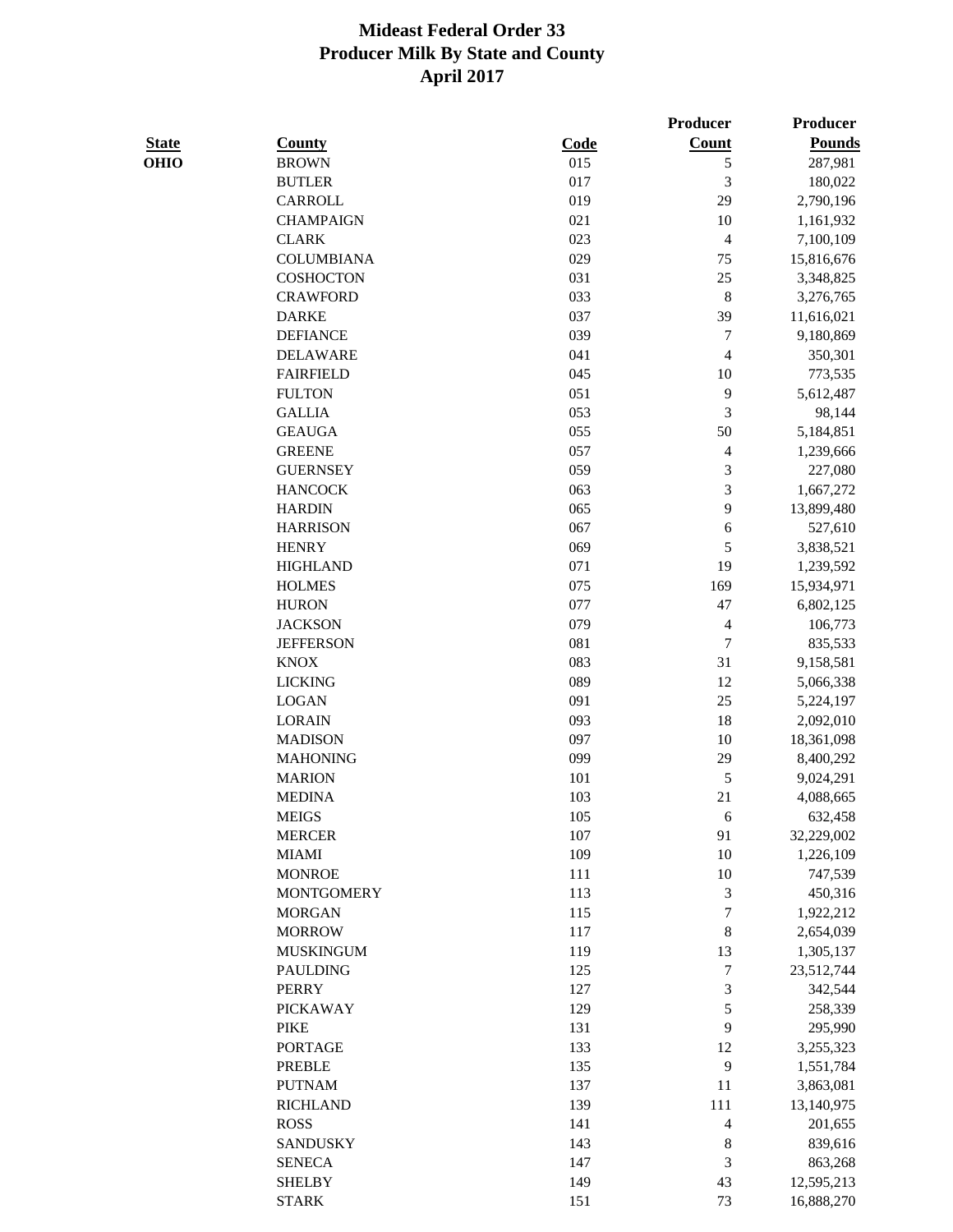|                     |                               | County        | <b>Producer</b> | <b>Producer</b> |
|---------------------|-------------------------------|---------------|-----------------|-----------------|
| <b>State</b>        | County                        | Code          | <b>Count</b>    | <b>Pounds</b>   |
| <b>OHIO</b>         | <b>TRUMBULL</b>               | 155           | 26              | 4,722,225       |
|                     | TUSCAWARAS                    | 157           | 131             | 14,814,456      |
|                     | <b>UNION</b>                  | 159           | 8               | 1,118,189       |
|                     | <b>VAN WERT</b>               | 161           | 7               | 11,178,699      |
|                     | WASHINGTON                    | 167           | 19              | 3,496,211       |
|                     | <b>WAYNE</b>                  | 169           | 220             | 61,729,277      |
|                     | <b>WILLIAMS</b>               | 171           | 3               | 9,277,917       |
|                     | <b>WOOD</b>                   | 173           | 6               | 9,622,876       |
|                     | <b>WYANDOT</b>                | 175           | 6               | 750,286         |
|                     | RESTRICTED COUNTIES TOTAL     | 999           | 16              | 1,704,112       |
|                     | <b>TOTAL FOR OHIO</b>         |               | 1,747           | 445,574,870     |
|                     |                               | <b>County</b> | <b>Producer</b> | <b>Producer</b> |
| <b>State</b>        | County                        | Code          | <b>Count</b>    | <b>Pounds</b>   |
| <b>PENNSYLVANIA</b> | <b>ARMSTRONG</b>              | 005           | 23              | 3,374,116       |
|                     | <b>BEAVER</b>                 | 007           | 23              | 1,569,560       |
|                     | <b>BRADFORD</b>               | 015           | 24              | 3,445,511       |
|                     | <b>BUTLER</b>                 | 019           | 28              | 3,861,870       |
|                     | <b>CAMBRIA</b>                | 021           | $\tau$          | 1,533,142       |
|                     | <b>CENTRE</b>                 | 027           | 10              | 1,027,755       |
|                     | <b>CLARION</b>                | 031           | 25              | 3,299,063       |
|                     | <b>CLEARFIELD</b>             | 033           | 8               | 820,952         |
|                     | <b>CLINTON</b>                | 035           | 13              | 394,240         |
|                     | <b>COLUMBIA</b>               | 037           | 10              | 107,312         |
|                     | <b>CRAWFORD</b>               | 039           | 119             | 19,801,027      |
|                     | <b>ELK</b>                    | 047           | $\,$ $\,$       | 598,485         |
|                     | <b>ERIE</b>                   | 049           | 60              | 6,005,513       |
|                     | <b>FAYETTE</b>                | 051           | 22              | 2,913,349       |
|                     | <b>FOREST</b>                 | 053           | 3               | 240,333         |
|                     | <b>HUNTINGDON</b>             | 061           | $\mathfrak{Z}$  | 6,751,416       |
|                     | <b>INDIANA</b>                | 063           | 49              | 8,447,994       |
|                     | <b>JEFFERSON</b>              | 065           | 21              | 2,330,103       |
|                     | <b>LAWRENCE</b>               | 073           | 32              | 6,579,141       |
|                     | <b>MERCER</b>                 | 085           | 65              | 8,383,229       |
|                     | <b>SOMERSET</b>               | 111           | 62              | 4,264,098       |
|                     | <b>SULLIVAN</b>               | 113           | $\,8\,$         | 360,074         |
|                     | <b>VENANGO</b>                | 121           | $\tau$          | 949,317         |
|                     | <b>WARREN</b>                 | 123           | 32              | 2,009,224       |
|                     | <b>WASHINGTON</b>             | 125           | 25              | 2,726,610       |
|                     | WESTMORELAND                  | 129           | 35              | 5,787,130       |
|                     | RESTRICTED COUNTIES TOTAL     | 999           | 13              | 3,003,615       |
|                     | <b>TOTAL FOR PENNSYLVANIA</b> |               | 735             | 100,584,179     |

|                      |                                  | County | <b>Producer</b> | <b>Producer</b> |
|----------------------|----------------------------------|--------|-----------------|-----------------|
| <b>State</b>         | County                           | Code   | <b>Count</b>    | <b>Pounds</b>   |
| <b>WEST VIRGINIA</b> | <b>BROOKE</b>                    | 009    |                 | 180,788         |
|                      | <b>MASON</b>                     | 053    | 8               | 362,661         |
|                      | <b>OHIO</b>                      | 069    | 5               | 212,425         |
|                      | <b>PRESTON</b>                   | 077    | 5               | 762,926         |
|                      | <b>RESTRICTED COUNTIES TOTAL</b> | 999    |                 | 537.984         |
|                      | <b>TOTAL FOR WEST VIRGINIA</b>   |        | 32              | 2,056,784       |